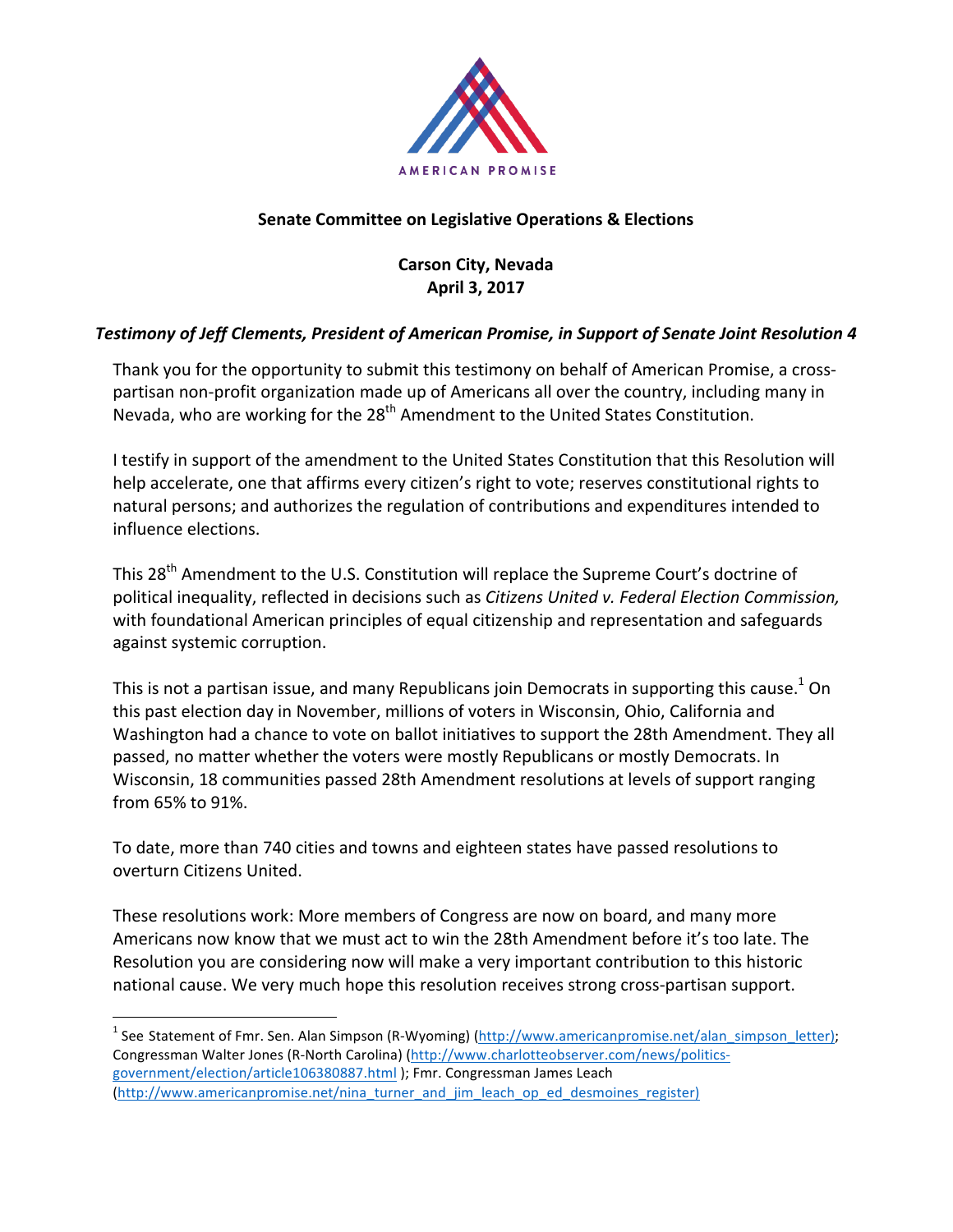

#### *Background*

I serve as President of American Promise, a non-profit corporation which I co-founded after nearly thirty years of law practice, both in private practice and in the Massachusetts Attorney General's Office. I have represented some of the largest corporations in the world as well as people and corporations owned and operated by small business owners. I also invest in and help grow businesses.

In addition, American Promise has a deep reservoir of Constitutional and other expertise. Our cross-partisan Advisory Council includes Justice James Nelson, who recently retired from the Montana Supreme Court after twenty years of service; law professors such as John Coates of Harvard Law School and Tamara Piety of the University of Tulsa College of Law; former Members of Congress, Governors, and state legislators with a century of combined experience in the law, lawmaking, and federalism, including Senator Alan Simpson (R-Wyoming), Governor Mike Dukakis (D-Massachusetts), Congressman Jim Leach (R-Iowa) and State Senator Nina Turner (D-Ohio). In addition, our Advisory Council and members include Americans from all walks of life and every region of the country. (full list here: http://www.americanpromise.net/about#ap\_advisory\_council\_)

#### **Why a Constitutional Amendment.**

A 28<sup>th</sup> Amendment to the United States Constitution is urgent because we face a Constitutional crisis, not just a "campaign finance" problem. As former member of Congress and American Promise Advisory Council member James Leach (R-Iowa) has said, the Supreme Court's decision in *Citizens United v. Federal Election Commission* is pushing America toward "corporatism and oligarchy," where money rather than people rule.

Oligarchy or democracy: That is our choice, and a  $28<sup>th</sup>$  Amendment enables us to make the right choice.

In *Citizens United*, the Court decreed that corporations, unions, and billionaires have a "free speech" right to spend unlimited money to decide elections and policy; and they are doing so with a vengeance. Billions of dollars have recently flooded into our federal, state, and local elections. This money comes from a very few sources who now "buy" virtually all of the access, influence, and representation that our Constitution is supposed to guarantee to every American on equal terms.

Most Americans feel excluded by our political system because we are excluded: money increasingly controls who can run, who can serve, and what issues matter. And most Americans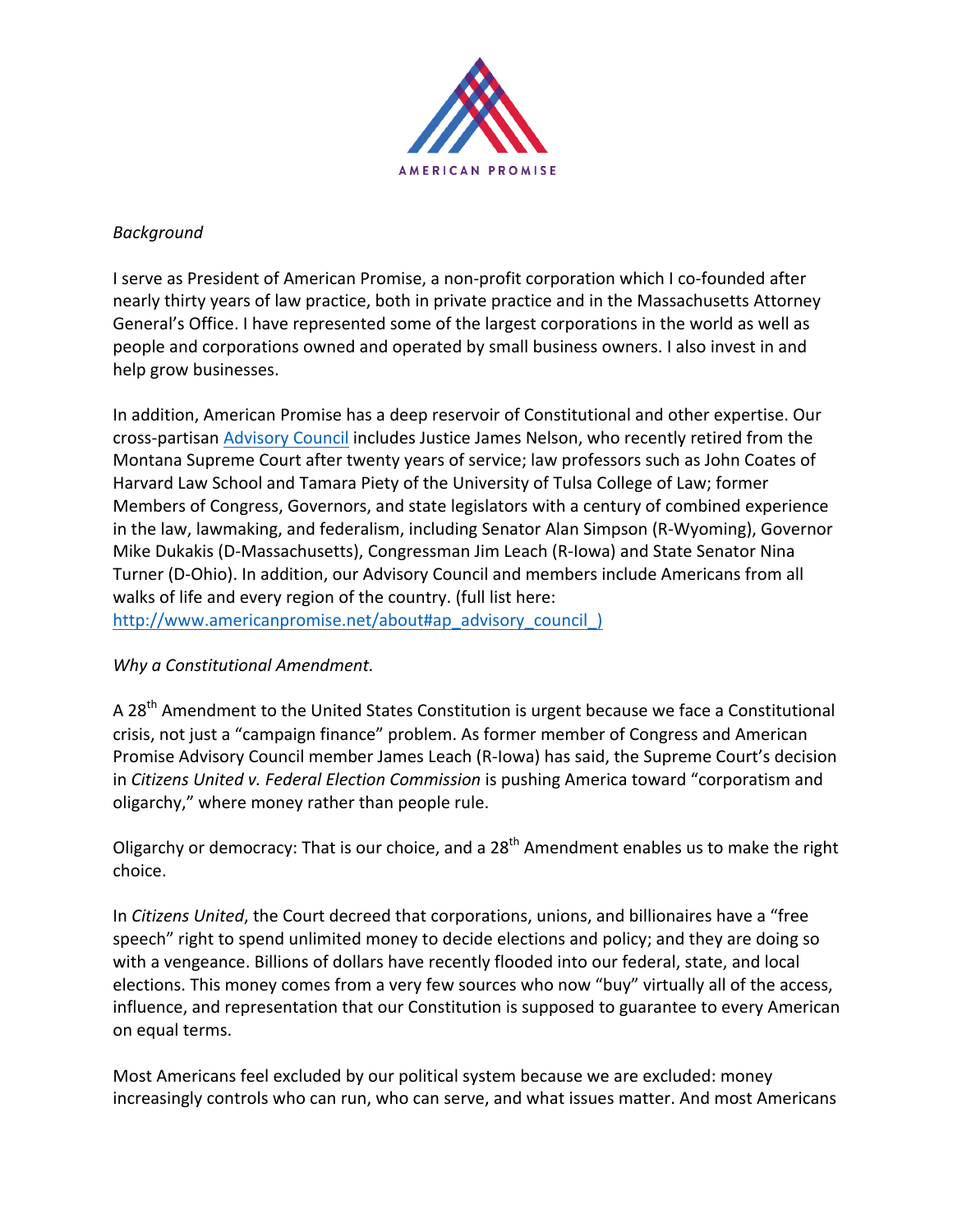

don't have the money to play the game. Thus, our political system increasingly is dominated by the resources of the very few.

The 2016 election was the most expensive in American history, and most of the money came from less than 1% of the population. In fact, three billionaires alone spent \$200 million. In general, only 4% of Americans participate in the political money game in any way at all. And the money from only 0.5% accounts for most of the total contributions and spending.<sup>2</sup>

While unions and the very wealthy account for a great deal of money, global corporations also are spending massively in federal, state and local elections. In recent years, for example, just three conduits for corporate money in elections—the U.S. Chamber of Commerce, the Democratic Governors Association, and the Republican Governor's Association, accounted for more than \$700 million in election spending.

This is the American reality now: With only rare exceptions, money decides who runs, who wins, who governs, and what laws pass and don't pass. Even the most basic public interest protections are now threatened by legal challenges based on new theories of corporate rights under the Constitution. In this system, most Americans become second-class citizens, treated more like consumers than citizens, and as mere spectators to fights between competing factions of the donor class.

This is a dangerous breach of our national covenant, and the  $28<sup>th</sup>$  Amendment will fix it. The 28<sup>th</sup> Amendment will renew our American promise that every one of us, no matter how poor or how rich, is an equal citizen.

The 28th Amendment will secure the rights of all Americans to participate and be represented equally, regardless of wealth; one person, one vote.

The 28th Amendment will limit concentrated money in elections, end the corrupt pay-to-play lobbying system, and keep corporations in business and out of politics. Money isn't speech, it's power. The 28th Amendment will give free speech rights to all Americans, not just those few who now "speak" so loudly with money and corporate clout.

Constitutional amendments are an essential tool of American democracy, and Americans have used this tool twenty-seven times before, including in eight out of the ten decades of the  $20<sup>th</sup>$ century. It is time to turn to this essential tool once again.

 $2$  66-80%, depending on various calculations. OpenSecrets; Demos-PIRG 2015.